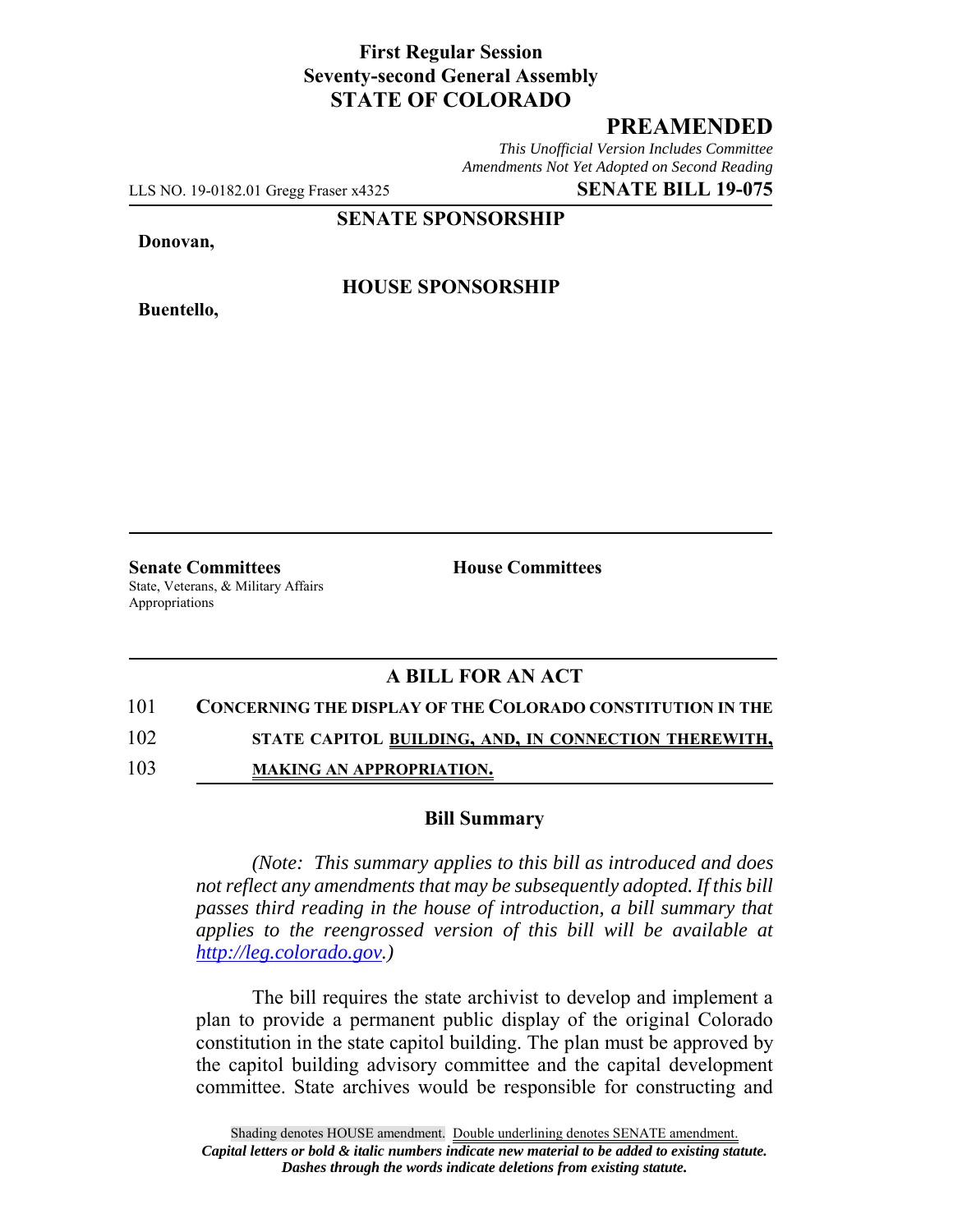maintaining the display as well as protecting and preserving the state constitution itself. State archives would have the authority to accept bequests, gifts, or grants in addition to any appropriations for the display.

 *Be it enacted by the General Assembly of the State of Colorado:* **SECTION 1.** In Colorado Revised Statutes, **add** 24-80-116 as follows: **24-80-116. Display of original state constitution in state capitol.** (1) THE STATE ARCHIVIST SHALL DEVELOP AND IMPLEMENT A PLAN TO PROVIDE A PERMANENT PUBLIC DISPLAY OF THE ORIGINAL DRAFT OF THE COLORADO CONSTITUTION INSIDE THE STATE CAPITOL BUILDING. THE STATE ARCHIVIST SHALL SUBMIT THE PLAN, NO LATER THAN JANUARY 1, 2020, TO THE STATE CAPITOL BUILDING ADVISORY COMMITTEE AND THE CAPITAL DEVELOPMENT COMMITTEE FOR EVALUATION AND APPROVAL IN ACCORDANCE WITH THE CRITERIA AND PROCEDURES FOR PLACING OTHER DISPLAYS WITHIN THE STATE CAPITOL BUILDING PURSUANT TO SECTION 24-82-108 (3)(h). THE DISPLAY MAY INCLUDE OTHER OBJECTS AND EDUCATIONAL MATERIALS RELATED TO THE ADOPTION AND HISTORY OF THE COLORADO CONSTITUTION. (2) THE STATE ARCHIVES: (a) SHALL PROVIDE FOR THE CONSTRUCTION AND MAINTENANCE 18 OF THE DISPLAY; (b) REMAINS THE LEGAL CUSTODIAN OF THE COLORADO CONSTITUTION AND IS RESPONSIBLE FOR THE CONTINUING PROTECTION AND PRESERVATION OF THE DOCUMENT IN ACCORDANCE WITH SECTION 24-80-106; (c) HAS THE AUTHORITY TO ALLOW THE COLORADO CONSTITUTION

TO BE REMOVED PERIODICALLY FROM THE DISPLAY FOR RESTORATION